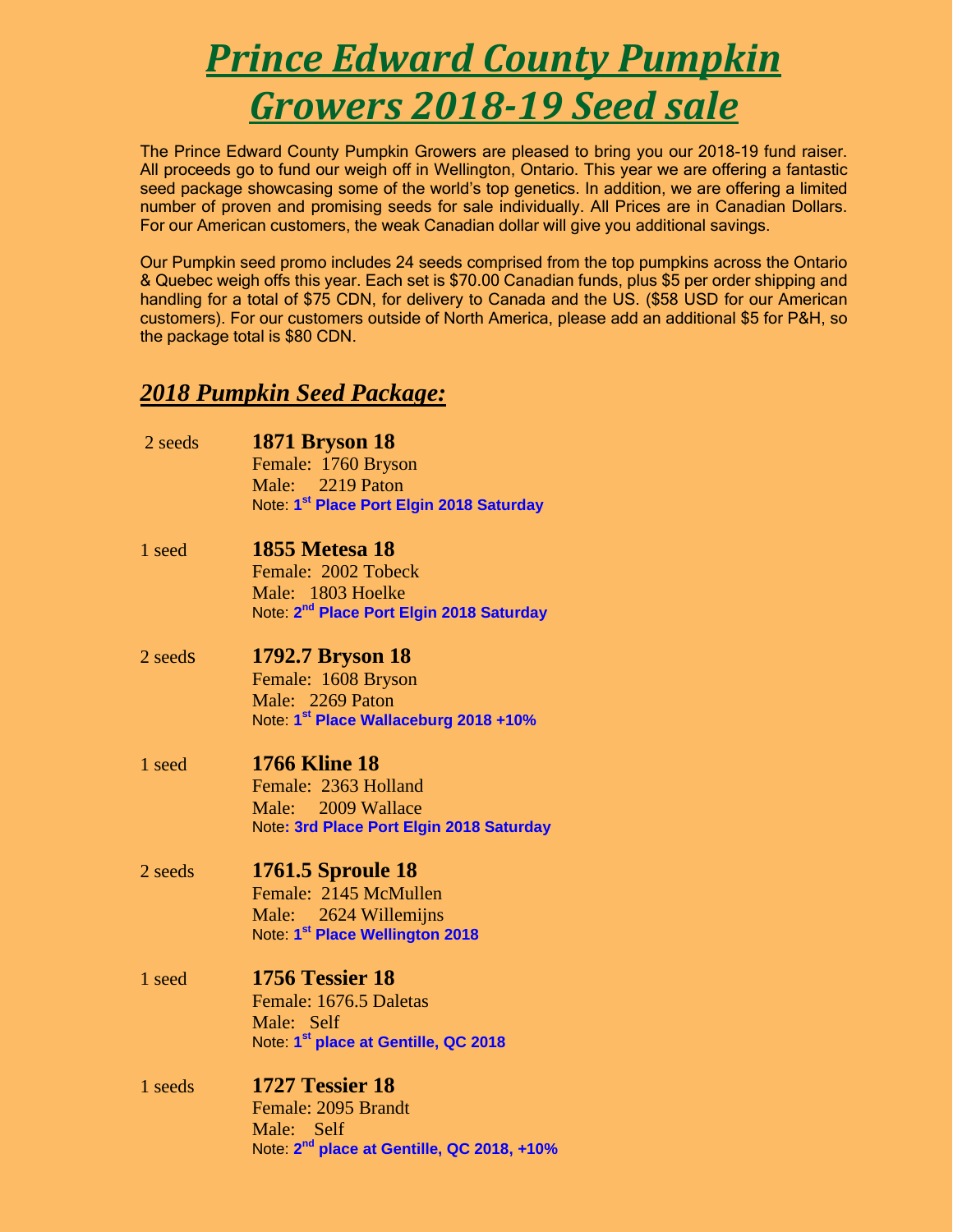| 2 seeds | <b>1694 Hoelke 18</b><br>Female: 1803 Hoelke<br>Male: 2145 McMullen<br>Note: 1 <sup>st</sup> Place Woodbridge 2018 +6%               |
|---------|--------------------------------------------------------------------------------------------------------------------------------------|
| 2 seeds | 1620 Johnston / Butler 18<br>Female: 1337 Butler<br>Male: 1836 Tobeck<br>Note: 2 <sup>nd</sup> Place Wallaceburg 2018 +10%           |
| 2 seeds | <b>1594 Johnston / Butler 18</b><br>Female: 1836 Tobeck<br>Male: 2363 Holland<br>Note: 2 <sup>nd</sup> Place Erin Fall Fair 2018 +8% |
| 2 seeds | <b>1497 Kline 18</b><br>Female: 1405 Kline<br>Male: 2145 McMullen<br>Note: 2 <sup>nd</sup> Place Wellington 2018                     |
| 2 seeds | <b>1478 Clement 18</b><br>Female: 1803 Hoelke<br>Male: 1236 Qualley<br>Note 3rd Place Wellington 2018                                |
| 2 seeds | 1377.5 Reid 18<br>Female: 1803 Hoelke<br>Male: 1236 Qualley<br>Note: 4 <sup>th</sup> Place Wellington 2018                           |
| 2 seeds | 1246.5 Kyle 18<br>Female: 1371 Kyle<br>Male: 1423 Kyle<br>Note: 5 <sup>th</sup> Place Wellington 2018                                |

#### **Only 25 of the above sets are being offered.**

#### **A Limed number of seed sets from previous years are available on request**

# *Kline Squash Seed Collection*

We are once again pleased to offer a Todd Kline squash seed collection. This is an excellent offering of 11 proven and promising squash seeds from Green Jacket winner, Todd Kline. Each set is \$45.00 Canadian funds, plus \$5 per order shipping and handling for a total of \$50, Canadian Funds. (\$39.00 USD). Outside of North America, Please add an additional \$5 postage (\$55 CDN Total)

2 seeds **1533 Kline 15\*** Female: 1324 Kline dmg\* Male: 1421 Jutras\* **Note: Heaviest squash in the World in 2015, First place at Wellington**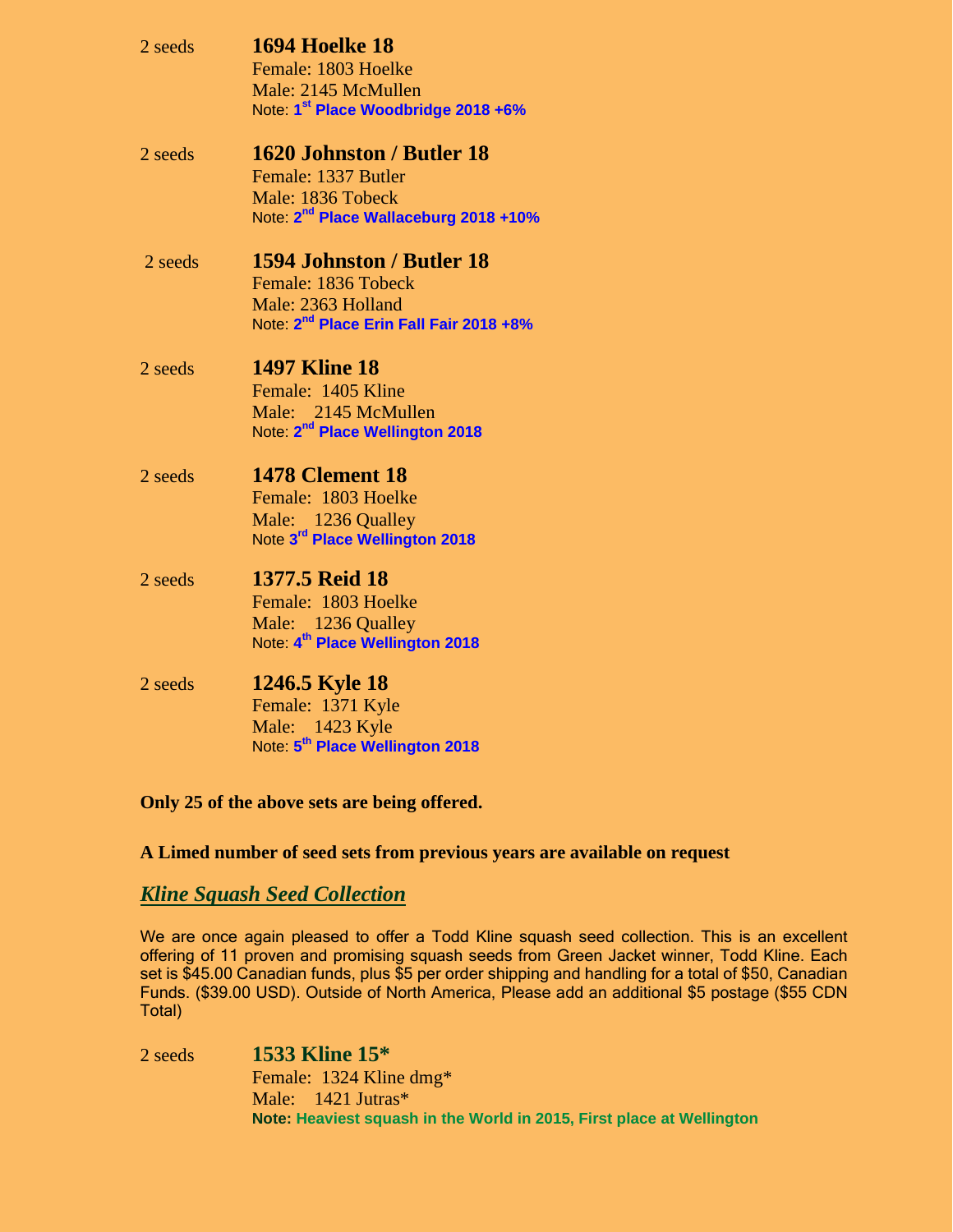| 1 seeds | <b>1472 Kline 18*</b><br>Female: 1324 Kline*<br>Male: Sib<br>Note: 1 <sup>st</sup> Place Port Elgin 2018 (Saturday), 3 <sup>rd</sup> in the World |
|---------|---------------------------------------------------------------------------------------------------------------------------------------------------|
| 1 seeds | <b>1279 Kline 14*</b><br>Female: 1159 Kline*<br>Male: 800 Neily*<br>Note: First place squash at Port Elgin Pumpkinfest 2014, +4%                  |
| 1 seeds | <b>1282 Kline 18 * DMG</b><br>Female: 1324 Kline *<br>Male: $Sib *$<br>Note:                                                                      |
| 2 seeds | 1117.5 Kline 16*<br>Female: 1202 Kline*<br>Male: 1533 Kline 15*<br>Note: 1st Place Squash at Port Elgin Pumpkinfest in 2016                       |
| 2 seeds | 1082.5 Kline 16*<br>Female: $1533$ Kline $15*$<br>Male: sib*<br>Note: 1 <sup>st</sup> Place at Hugli's in 2016                                    |
| 2 seeds | 973 Kline 17*<br>Female: 1117 Kline<br>Male: $1324$ Kline $*$ dmg<br>Note: 1 <sup>st</sup> place at Wellington in 2017                            |

# *Individual Proven &Promising Seeds*

#### **1877 Kline 16**

Female: 2059 Daletas 15 Male: sib Note: 1<sup>st</sup> place pumpkin at Port Elgin in 2016, +8% Heavy *\$20.00/ seed*

# **1803 Hoelke 16**

Female: 1463 Hoelke Male: 1625 Gantner Note: 1<sup>st</sup> Place at Woodbridge Fair in 2016, Plus 14%, Very Limited seed count *\$25.00/ seed*

# **1800.5 Hoelke 16**

Female: 1625 Gantner Male: 1725 Harp Note: 1<sup>st</sup> place pumpkin at Wellington 2016, +10% Heavy *\$20.00/ seed*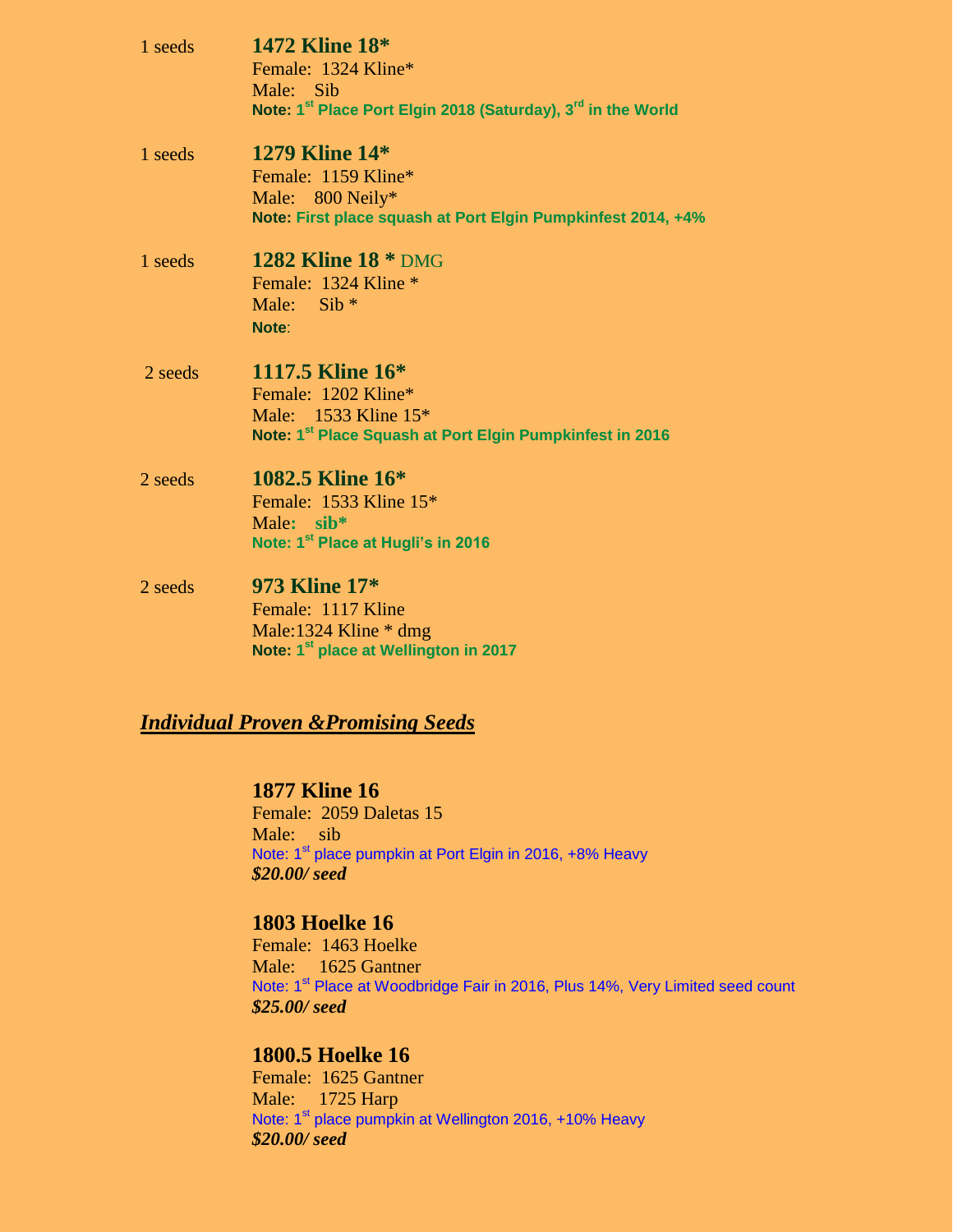#### **1760 Bryson 17**

Female: 1803 Hoelke 06 Male: 2624 Willemijins 16 Note: 1<sup>st</sup> place pumpkin at Port Elgin 2017 *\$20.00/ seed*

# **1722 Kline 16**

Female: 1549 Kline Male: 205 Daletas Note: 2<sup>st</sup> Place Pumpkin at Woodbridge fair 2016, +6% Heavy *\$15.00/ seed*

# **1736 Metesa 18**

**Female: 2090 Stelts Male: self Note: 1 st Place Erin Fall Fair 2018 +8%** *\$20.00/ seed*

#### **1733.5 Kline 15**

Female: 1542 Kline dmg Male: 1676 Daletas Note: 1<sup>st</sup> place pumpkin at Port Elgin and the largest pumpkin weighed in Ontario in 2015 *\$15.00/ seed*

### **1689 Tessier 17**

Female: 1676.5 Daletas 2012 Male: self Note: 1<sup>st</sup> Place at the Gentilly Quebec weigh off in 2017. This pumpkin had a low seed count. +12% *\$15.00/ seed*

#### **1626 Jarvis 16**

Female: 1353 Jarvis Male: 1720 werner Note: 2<sup>nd</sup> Place Pumpkin at Port Elgin in 2016, +6% Heavy *\$15.00/ 2 seedS*

#### **1675 Timm 14**

Female: 1789 Wallace Male: 1985 Miller 13 Note: 1<sup>st</sup> place pumpkin at Wellington and the largest grown in Canada in 2014. A beautiful big pumpkin off the 1789 Wallace Seed known as "the Freak", crossed with the same seed that grew the second largest in the world 2102 Meier. +4% *\$10.00/ 2 seeds*

#### **1654.5 Sproule 15**

Female: 1873 Steil Male: 2032 Matheson Note: 1<sup>st</sup> Place Pumpkin at Wellington, 17% Heavy! *\$10.00/ seed*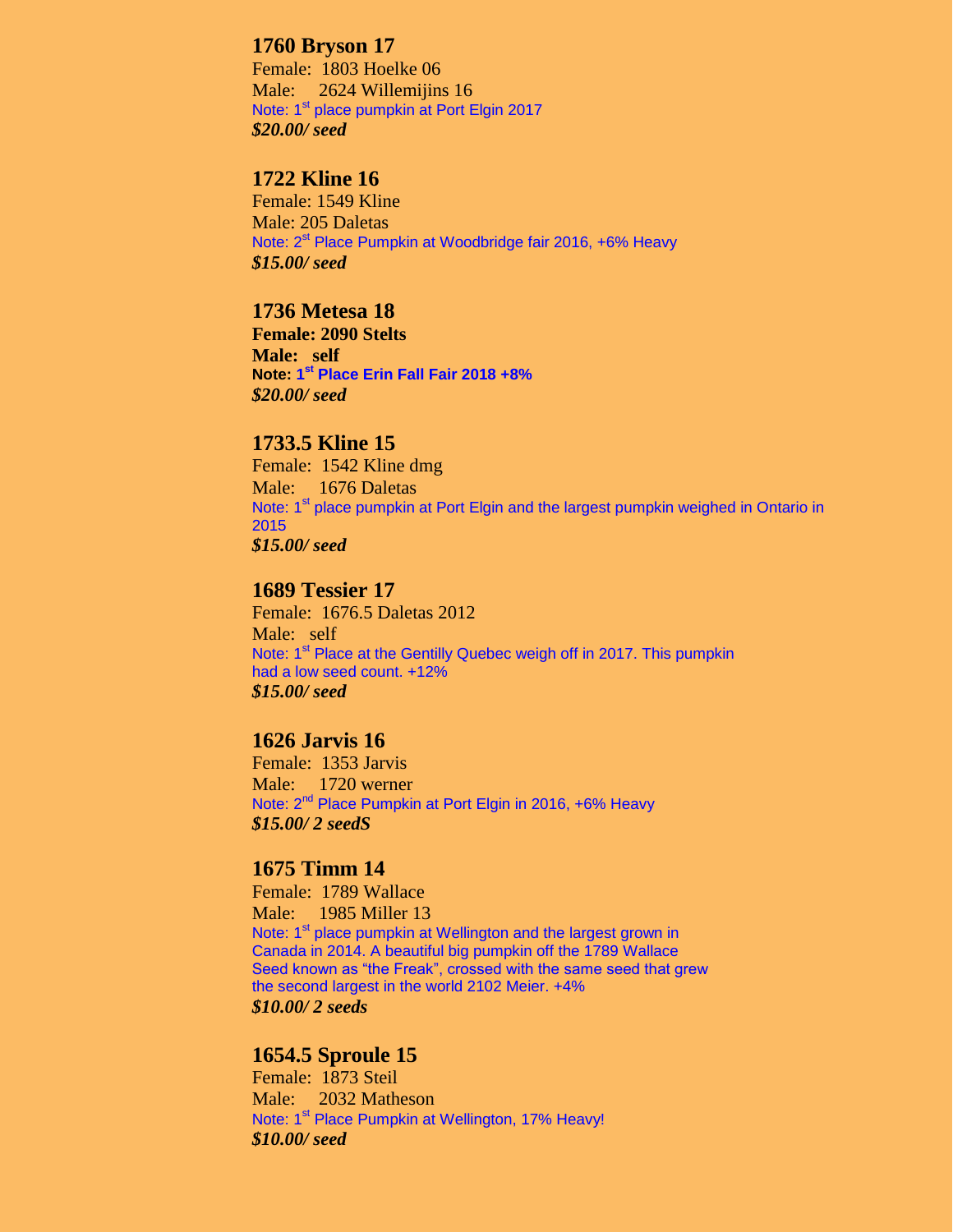#### **1653.5 Sproule 15**

Female: 2032 Matheson Male: 1873 Steil Note: 1<sup>st</sup> Place Pumpkin Woodbridge fair, 12% Heavy *\$10.00/ seed*

#### **1608 Bryson 17**

Female: 2624 Willemijns 16 Male: 1803 Hoelke 16 Note: 1<sup>st</sup> place Pumpkin at Wellington in 2017. +7%. Grown from the World Record and the reverse cross of the 1760 *\$15.00/ 2 seeds*

#### **1586 Lyons 16**

Female: 2096 Meyer Male: 1730 Werner Note: 3<sup>rd</sup> Place at Woodbridge fair in 2016, +11% Heavy *\$10.00/ 2 seedS*

#### **1584 Lyons 17**

Female: 2145 McMullen Male: 1585 Werner Note: 3<sup>rd</sup> place at Port Elgin. +5% *\$15.00/ 2 seeds*

#### **1567 Lyons 16**

Female: 1730 Werner Male: 2096 Meyer Note: 3<sup>rd</sup> place at port Elgin pumpkinfest in 2016 *\$10.00/ 2 seeds*

# **1549.8 Kline 15**

Female: 1870 Lieber Male: 2009 Wallace Note: 1<sup>st</sup> Place Pumpkin at Hugli's in 2015, 4% Heavy *\$10.00/ 2 seeds*

#### **1507 Kline 14**

Female: 1542 Kline Male: 2009 Wallace Note: 1<sup>st</sup> place Pumpkin at this year's Port Elgin Pumpkinfest. Second largest weighed in Canada in 2014. The pollinating seed grew the world record 2323.7 Meier! *\$10/ 2 seeds*

#### **1484 Lyons 15**

Female: 1317 Clementz 13 Male: 1676 Deletas 12 Note: 3<sup>rd</sup> Place at Port Elgin *\$10/ 2 seeds*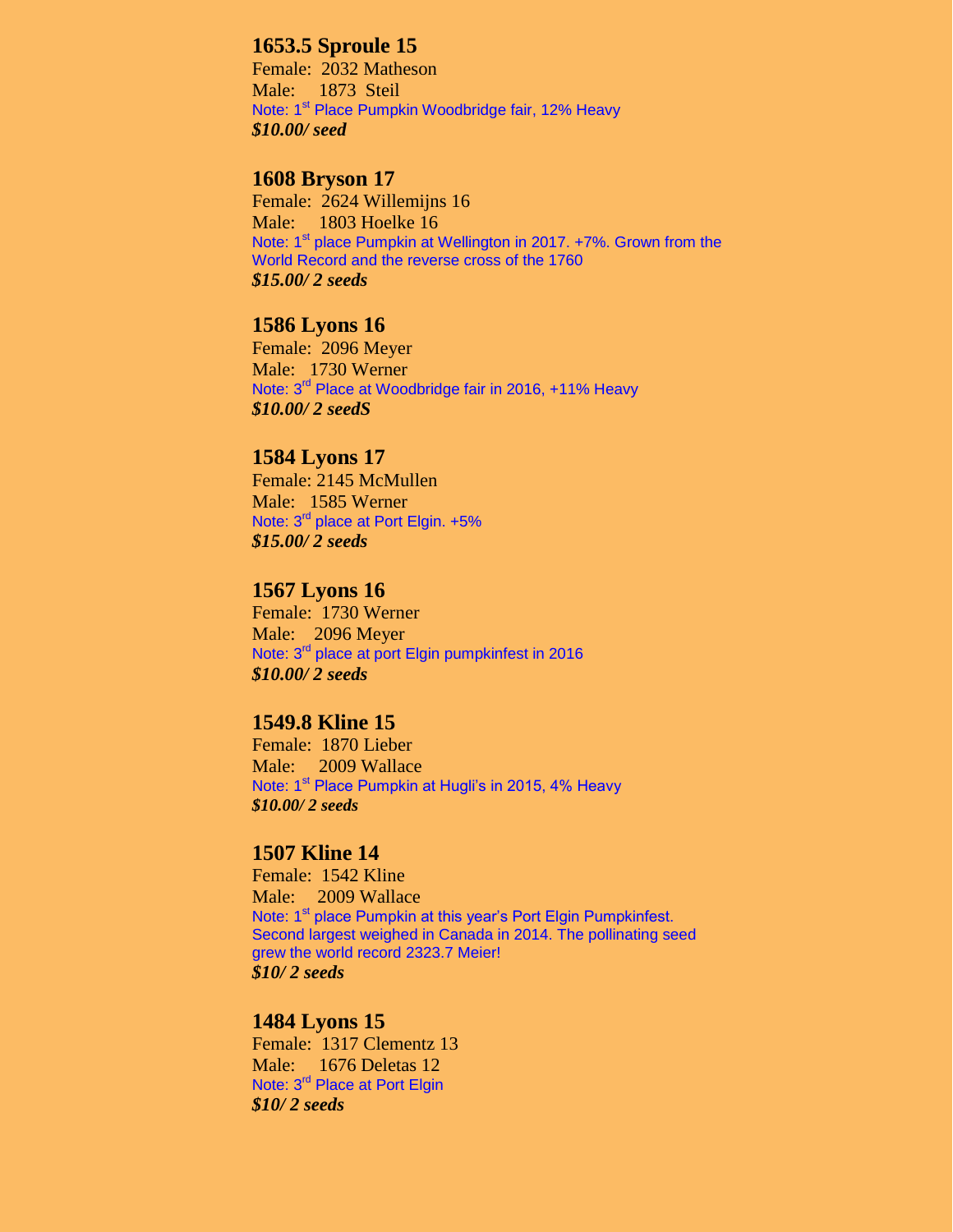# **1499 Timm 16**

Female: 2059 Daletas 15 Male: 2230 Wallace 15 Note:  $+5\%$  Heavy, another great 2000 lb cross,  $2<sup>nd</sup>$  place Pumpkin at Wellington in 2016 *\$10/ 3 seeds*

#### **1450.5 Lyons 17**

Female: 1585 Werner Male: 2145 McMullen Note: 3<sup>rd</sup> at Woodbridge Fall fair *\$10.00/ 2 seeds*

#### **1419 Bryson 16**

Female: 1654 Sproule 15 Male: 1790 Wallace Note: 5 place Pumpkin at Woodbridge Fair in 2016 *\$10/ 2 seeds*

#### **1423 Kyle 17**

Female: 2066 Geddes Male: 2109 Zywiec Note: 3<sup>rd</sup> place at Wellington in 2017 *\$10.00/ 3 seeds*

# **1419 Lyons 15**

Female: 1623.5 Wallace 12 Male: 1676 Deletas 12 Note: 2<sup>nd</sup> place at Woodbridge, 419" *\$10/ 3 seeds*

#### **1413 Clement 17 EXH**

Female: 1585 Werner Male: 1756 Howell/Jolivette Note: Dan brought two pumpkins to Wellington, both taping exactly the same. This is the one he chose as EXH. Unfortunately the other pumpkin had no viable seeds.

*\$1.00/ 2 seedS*

#### 1**405.5 Kline 17**

Female: 1722 Kline Male: 2145 McMullen Note: 4<sup>th</sup> Place at Wellington in 2017. +6% *\$10.00/ seed*

### **1400.5 Jarvis 16**

Female: 1350 Joynson Male: 1353 Jarvis Note: 1<sup>st</sup> Place at Bracebridge in 2016, *\$10/ 3 seeds*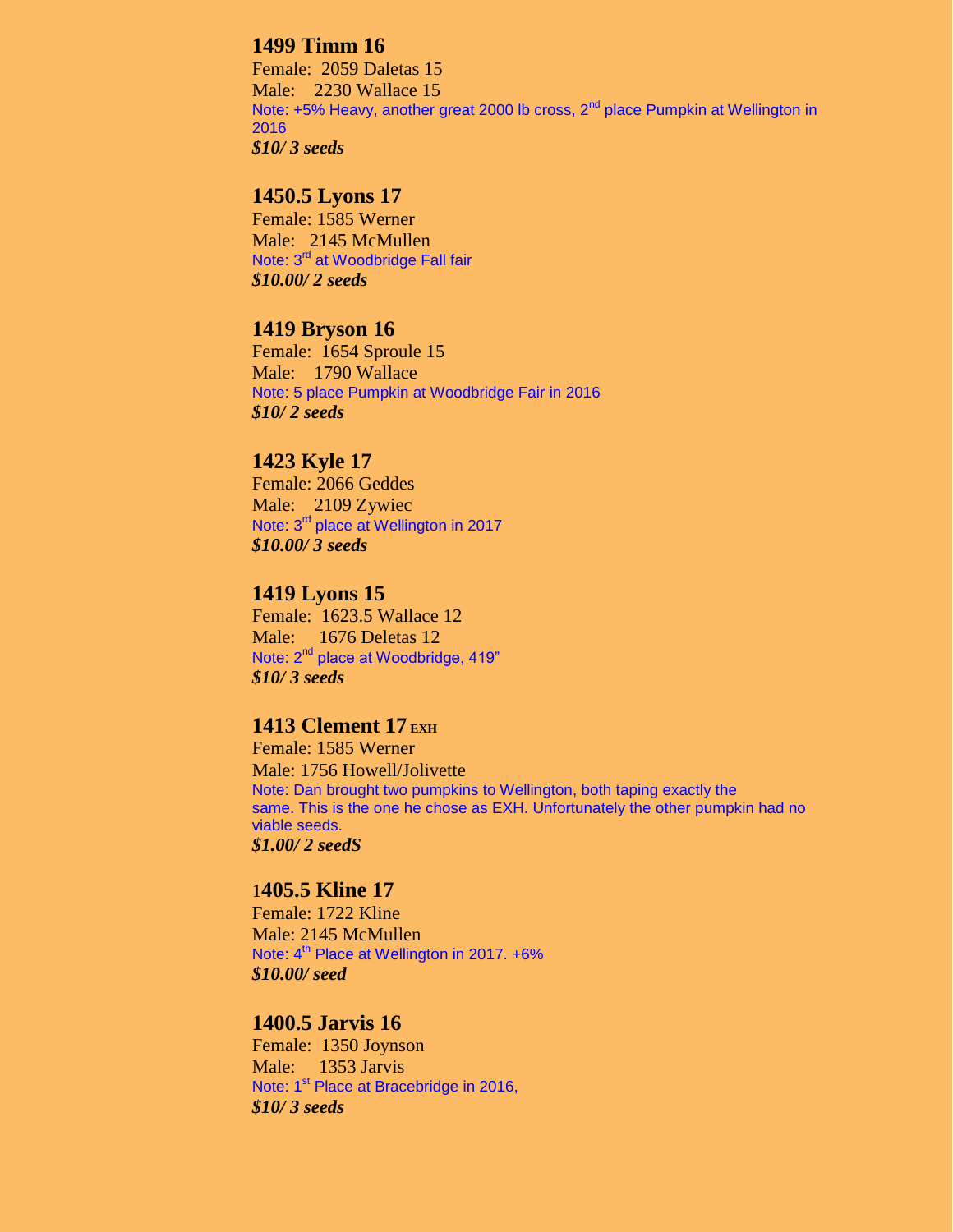# **1379 Hoelke 14**

Female: 1985 Miller Male: 1789 Wallace Note: 2<sup>nd</sup> place pumpkin at Wellington in 2014. Another cross of some of today's top genetics. *\$10.00/ 3 seed*

#### **1378.4 Hain 14**

Female: 1367 Johnson Male: 1451 Hain Note: 4<sup>th</sup> place pumpkin at Port Elgin Pumpkinfest 2014 *\$10.00 /3 seeds*

#### **1370 Nieuwenhoff 15**

Female: 1465 Boonen Male: 2102 Mieier Note: 1<sup>st</sup> place pumpkin at Erin Fall Fair *\$10.00/ 3 seeds*

#### **1365.5 Hoelke 17**

Female: 2066 Geddes Male: 1803 Hoelke *\$10.00/ 23seeds*

#### **1339 Sundin 14**

Female: 702 Sundin 13 Male: 1442 Metessa 13 Note: 6<sup>th</sup> place at Port Elgin Pumpkinfest! Pollinator grew 1204 lbs *\$10/ 3 seeds*

#### **1332 Lyons 15**

Female: 1676.5 Deletas 12 Male: 2009 Wallace Note: 2<sup>nd</sup> place pumpkin at Wellington, 17% heavy, 374" *\$10/ 3 seeds*

## **1322 Hain 14**

Female: 1451 Hain Male: self Note: 1<sup>st</sup> place pumpkin at Woodbridge fair weigh off 2014. *\$10.00/ 3 seeds*

#### **1315 Joynson 15**

Female: 1985 Miller Male: 1317 Clementz Note: 3<sup>rd</sup> place at wellington, 8% heavy *\$10.00/ 3 seeds*

#### **1306.5 Reid 15**

Female: 2106 Meier 14 Male: 2058 Hawkley 14 Note: A great 2000 lb cross, 4<sup>th</sup> Place at Wellington 7% Heavy *\$10.00/ 3 seeds*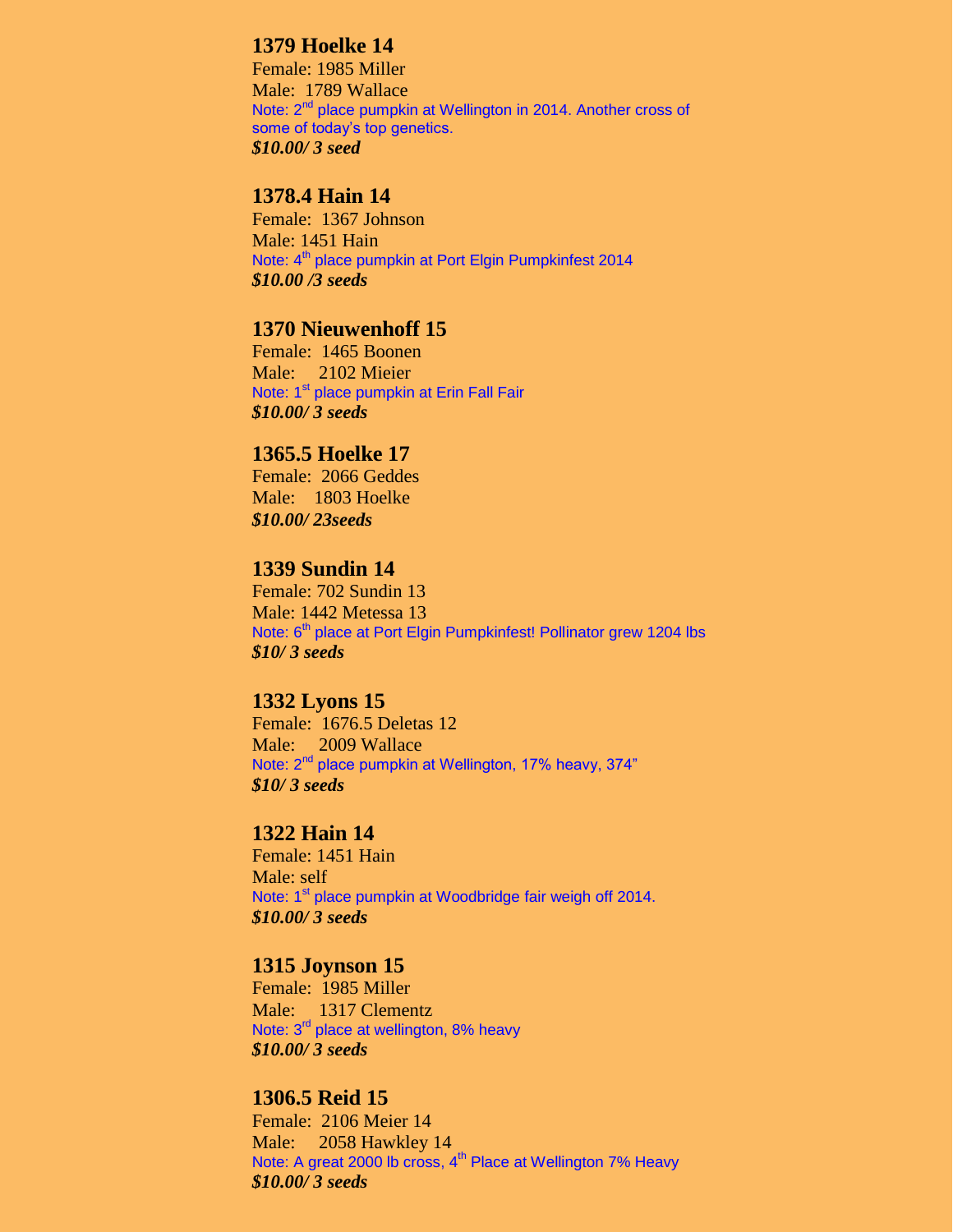# **1232 Cavanagh 15**

Female: 1372 Lloyde Male: 1320 Kyle Note: 5<sup>th</sup> place at Wellington *\$5/ 2 seeds*

# **1231 Kline 14**

Female: 1985 Miller Male: 1409 Miller Note: 3<sup>rd</sup> place at Wellington 2014. Another strong genetic package. *\$5/ 3 seeds*

# **1204 Sundin 14**

Female: 1442 Metesa 13 Male: 702 Sundin 13 Note: 4<sup>th</sup> Place at Woodbridge fair. Pollinator grew 1339 lbs *\$5.00/ 3 seeds*

# **1184 Nieuwenhoff 15**

Female: 2102 Meier Male: self Note: 4<sup>th</sup> place at Woodbridge *\$5.00/ 2 seeds*

# **1143 Hoelke 16**

Female: 1725 Harp Male: 1625 Gantner Note: Pollinator grew Ryans 1800.5 at +10% Heavy *\$5/ 2 seeds*

# **1111.5 Kyle 16**

Female: 1203 Kyle15 Male: 1724 Hunt 15 Note: +5% heavy, 3<sup>rd</sup> Place at Wellington 2016 *\$5/ 3 seeds*



#### **1018 Veitch 17**

Female: 1002 Veitch Male: 1921 Weston 16 Note: One of the most beautiful AG's every grown! 4 generations of HD winners, going back to the 1059 Vincent- McGill 09. *\$50/seed*



**1099 Kyle 18** Female: 1423 Kyle 17 Male: 1371 Kyle 17 Note: Beautiful round and orange *\$25/ 3 seeds*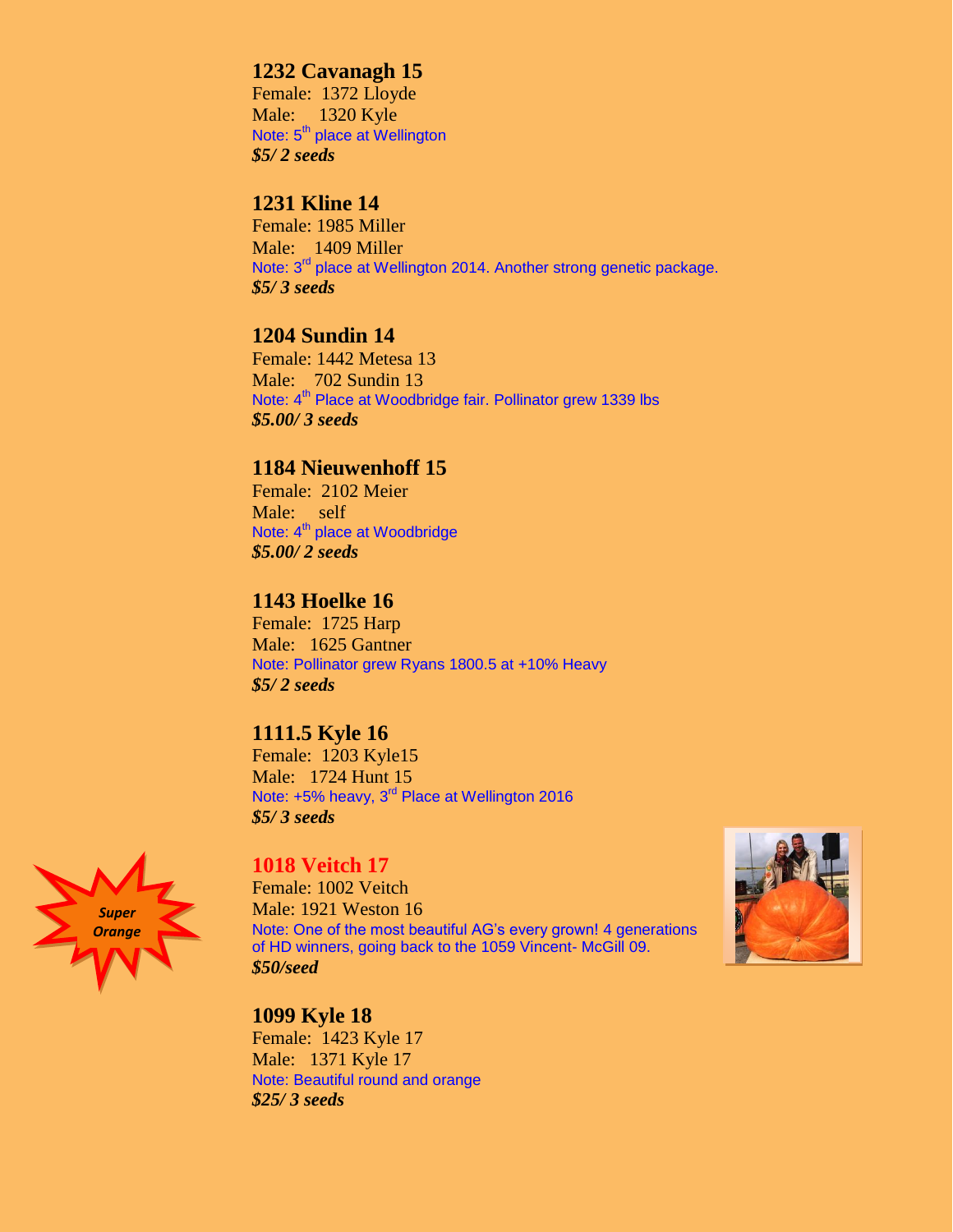# *Proven Squash Seeds*

# **1533 Kline 15\***

Female: 1324 Kline dmg\* Male: 1421 Jutras\* **Note:** Heaviest squash in the World in 2015, First place at Wellington *\$10.00/seed*

# **1246 Vincent 11\***

Female: 1035 Aten 10\* Male: 935 Vincent 10\* **Note:** Second place squash at Port Elgin 2011 against the 1486 Jarvis World record. The 1246 had the largest cc ever recorded on a squash at 199", at that time. *\$10.00/ 2 seeds*

# **1236 Vincent-McGill 09 \***

Female: 800 Neily 07 \* Male: 1132 Vincent-McGill 08\* Notes: This is it, The **2009 World Record Squash**, 9% heavy. Pollinator's top 5 average +11.76%.  *\$10.00/ 3 seeds*

# **1159.5 Kline 13 \***

Female: 1153 Kline \* Male: 800 Neily  $*$ **Note**: 1<sup>st</sup> place squash at Wellington in 2013, one of the nicest looking squashes grown this year. Dark green colour.  *\$15.00/ 2 seeds*

# **1077 Aldred 12 \***

 *Female: 1246 Vincent 11\* Male: Self*  Note: The largest squash grown in Canada in 2012 and 1<sup>st</sup> place at Woodbridge Fair! Only 33 viable seeds in this squash! *\$15.00/ 2 seeds*

# **1060 Jarvis 14 \* dmg**

 *Female: 1024 Martin 13\* Male: 1264 Pierpont 13\**  Note: The reverse cross of Joel's 1203.6 (2<sup>nd</sup> Place Port Elgin 2014), which only had 20 viable seeds. The 1060, pollinator the 1264 was the 2013 GPC champion was an amazing 29% heavy. *\$15.00/ 2 seeds*

# **993 Vincent 12\***

Female: *1002 Jarvis 10\** Male: *905 Vincent-McGill 09\**  **Note:** An excellent true green squash cross of two of the top squash seeds in the world! The moma grew the 1486 WR\* and the papa grew the 1262 Team Heavy East 11\* squash along with the 1340 Cuypers  $12<sup>*</sup>$  est in Europe this year. 1<sup>st</sup> Place squash at Port Elgin on Saturday. *\$10.00/ 2 seed*







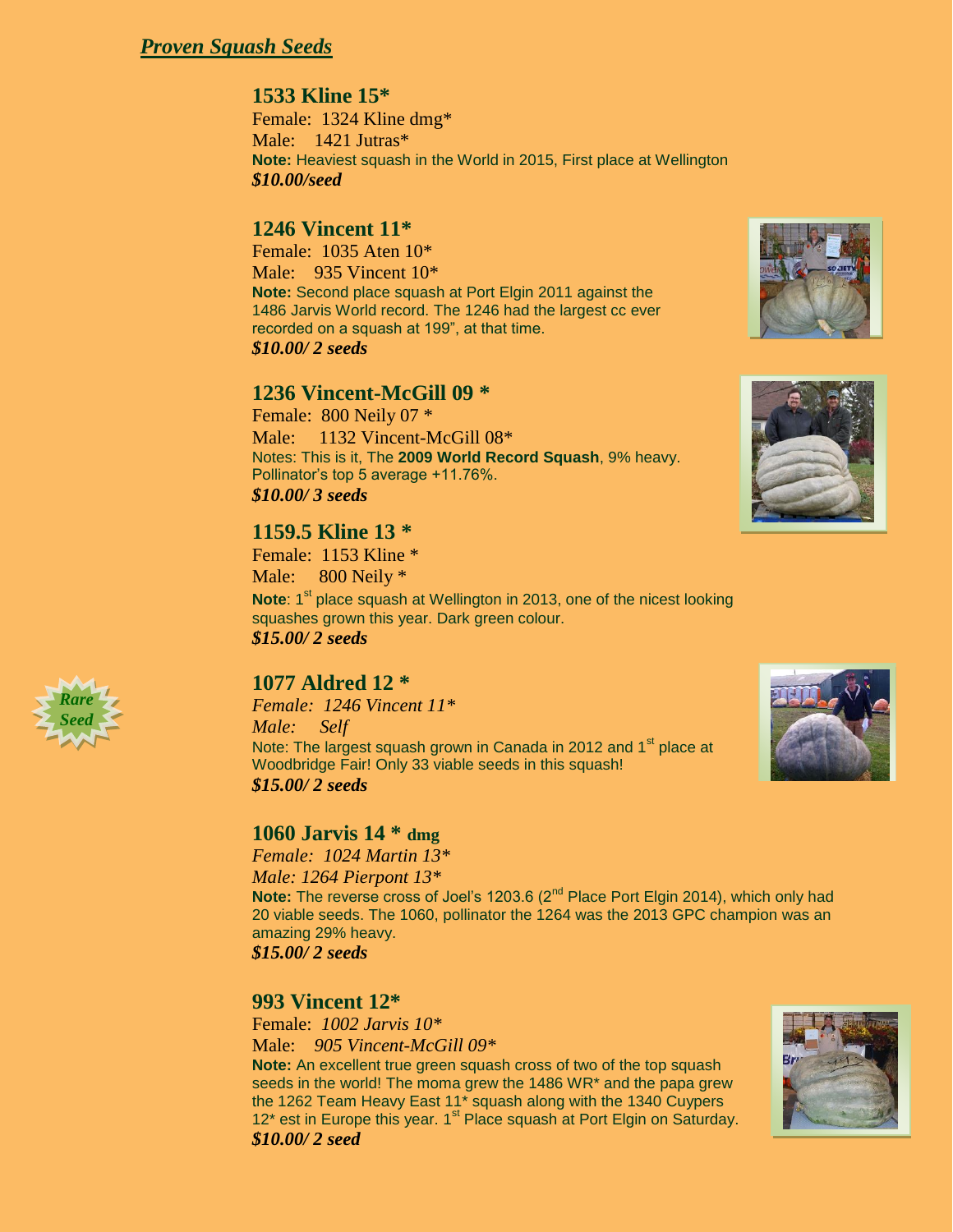# **905 Vincent-McGill 09 \***

Female: 1132 Vincent-McGill 08\* Male: 800 Neily 07\* Notes: Reverse cross of the 1236\* World Record. Grew the 1263.2\* for Team Heavy East in 2011 (2<sup>nd</sup> largest squash grown at that time), along with the 1340 est Cuypers 12\* in Europe. *\$10.00/ seed*

# *Field Pumpkin Seeds*

# **114 Landry 18** +3%,

Female: 81 Wolf. Male: Self Note: First Place at Woodbridge fair 2018. 2nd largest in the province this year *\$15/ 3 seeds*

# **108 Lyons 15**

Female: 81 Wolf Male: 162 McCoy Note: 1<sup>st</sup> Place Pumpkin at Wellington in 2015 *\$10.00/ 3 seeds*

# **100.5 Nieuwenhoff 15**

Female: 172 Rudorfer Male: self Note: 2<sup>nd</sup> Place at port Elgin in 2015 *\$10.00/ 3 seeds*

# **90.0 Hickey 14**

Female: 85 Eaton 11 Male: Self Note: The Hickey's have proven to be excellent field pumpkin growers. This pumpkin was beautiful *\$10.00/ 5 seeds*

#### **83.0 Reid 18** EST

Female: Male: Note: Pumpkin was damaged on the way to the weigh off *\$10.00/ 3 seeds*

#### *Miscellaneous Seeds*

**Reid** *Giant Radish* **18** Female: Male: Note: No weight on this radish. *\$10.00/ 10 seeds*







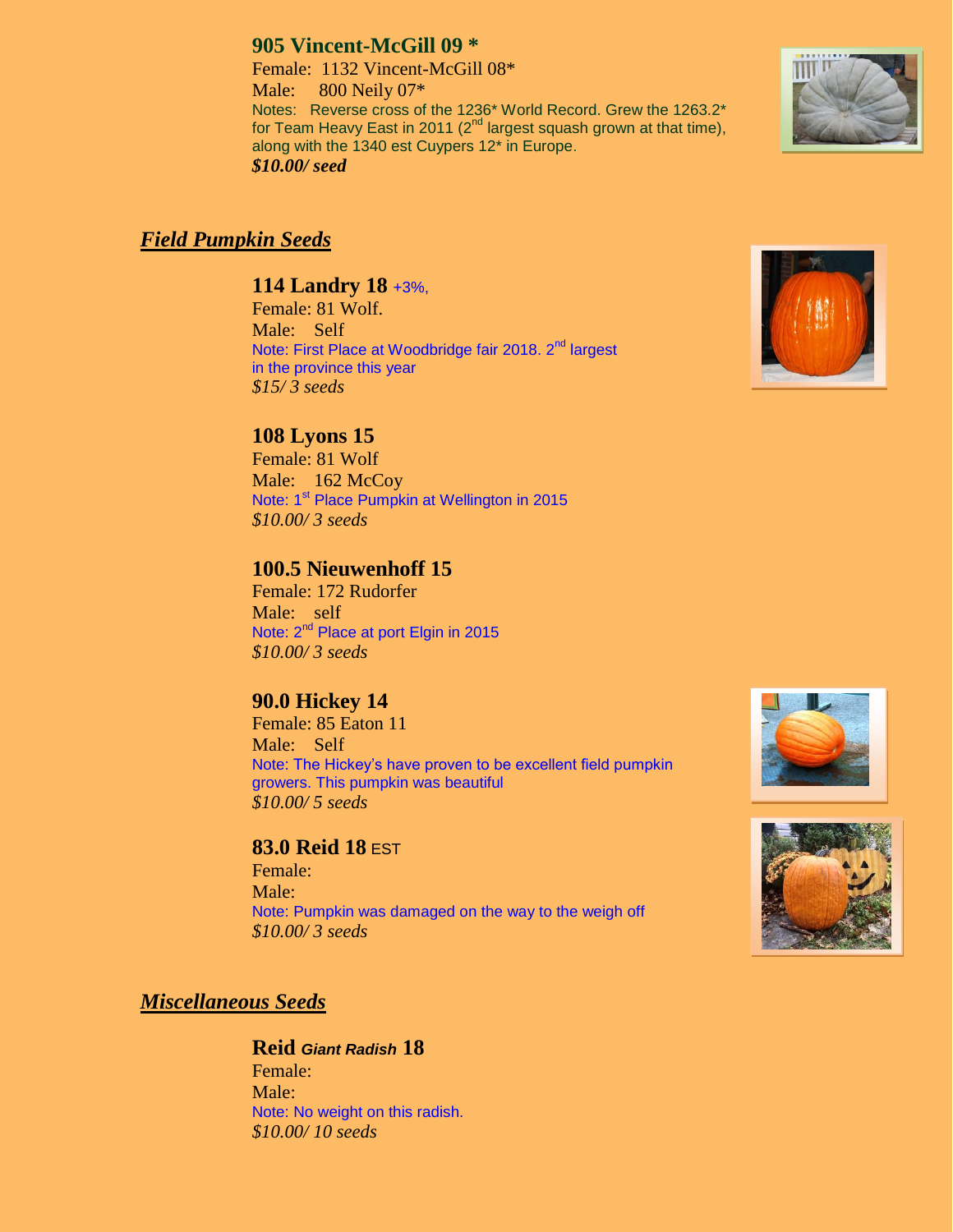#### **4.25 Reid 18**

*Heavy Tomato* Female: Male: Note:1<sup>st</sup> place at Wellington 2018 *\$10.00/ 5 seeds*

#### **5.54 Reid 18** UOF

*Heavy Tomato* Female: Male: Note: An unofficial tomato from Jim reid *\$10.00/ 5 seeds*

# **123.5" Kyle 18**

*Long Gourd* Female: 126 Hain Male: Open Note: *\$10.00/ 5 seeds*

#### **138 Black 17**

*Bushel Gourd* Female: Male: Note:2<sup>nd</sup> Place in wellington 2017 *\$10.00/ 3 seeds*

#### **149.5 Black 18**

*Kettle Gourd* Female: Langridge Male: Open Note: *\$10.00/ 5 seeds*

All seeds are subject to availability. We reserve the right to limit quantities on some seeds. All seeds are inspected and are of #1 quality, unless otherwise noted. We do our best to provide excellent quality seeds, however we cannot guarantee germination.

To order seeds or Apparel, please send an e-mail to John Vincent at: [j.vincent@xplornet.ca](mailto:j.vincent@xplornet.ca) or phone: 613-921-7961, requesting your set and/ or any proven seeds you would like. Then await a return e-mail giving you confirmation that your seeds have been reserved for you. At that time you will be given instructions for mailing your cheque or money order, and the total of your purchase, or if you prefer a PayPal invoice will be issued. We also accept e-transfer. If sending a Money Order from the US, please ensure it is negotiable in Canada. USPS Money Orders are not accepted in Canada.

Remember to add \$5 per order for S&H.